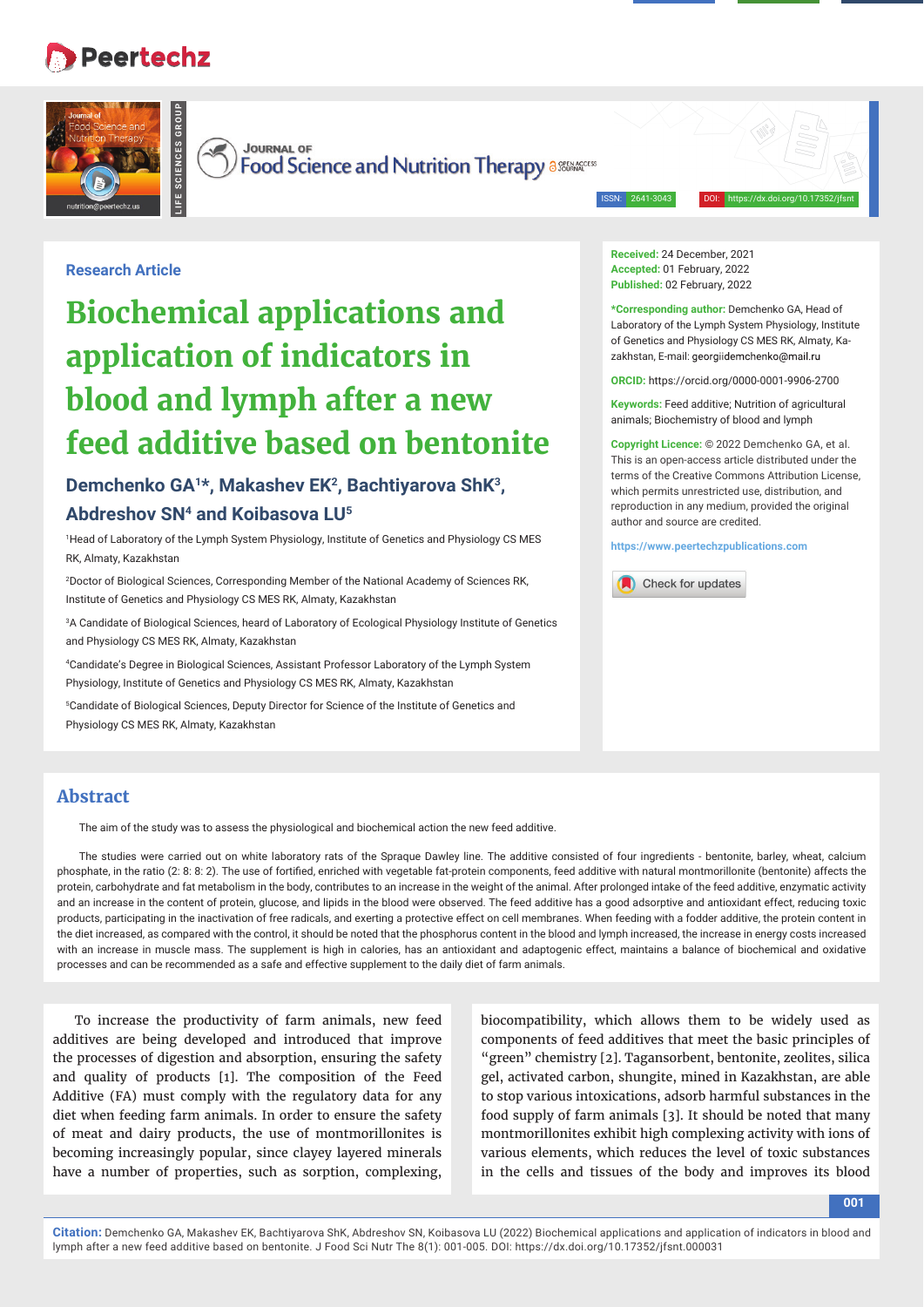supply [4]. The main montmorillonites, tagansorbents and zeolites, are not absorbed into the blood, but adsorb all harmful substances in the blood, carrying out a general detoxification of the body, which improves the quality and nutritional value of agricultural products [5]. For enhanced growth of young animals, vitamins and microelements, such as calcium, zinc, iodine, fluorine, potassium, sodium, and phosphorus are also needed [6,7]. For example, the normal content of vitamin A is responsible for the normal functioning of the digestive system, prevents miscarriages, improves reproductive function, stimulates the growth of young animals, and prevents obesity [8]. Like iodine, zinc maintains stable milk yield, reproductive function, which is responsible for the normal functioning of the thyroid gland [9]. Potassium, sodium regulates the watersalt balance, prevent the occurrence of anemia [10] in case of dysfunction of the cardiovascular system. The use of various fortified feed additives based on montmorillonite components improves the functional activity of digestive processes, stimulates the growth and development of young animals, and affects the quality of meat and dairy products. Studies of blood and lymph circulation, as the internal environment of any organism, anatomically and functionally interconnected with the digestive system of animals, are necessary to identify water-salt, biochemical and enzymatic processes that occur in the body after the use of various feeds or feed additives, which is necessary to obtain high-quality products.

The aim of the study was to evaluate the physiological and biochemical effects of a new feed additive on linear rats with subsequent use on farm animals.

#### **Materials and research methods**

The studies were carried out on 55 white laboratory rats of the Sprague-Dawley (SD) line, weighing 277±17 grams, divided into 2 groups - the control group (25) - were on the main food of the vivarium and the experimental group of animals (30) took FA in granules for 21 days. The additive consisted of four ingredients - bentonite, barley, wheat, calcium phosphate, in the ratio (2: 8: 8: 2). The composition of bentonite also includes, %: SiO2 -57.84; Al2O3-14.29; Fe2O3-5.93; FeO-1.14; CaO-0.99; MgO-2.79; K2O-2.10; Na2O-1.15; SO3-0.62. The content of radionuclides in bentonite samples does not exceed the permissible limits. The bentonite deposit is located in the Saryagach district of the Chimkent region of the Republic of Kazakhstan.

Anesthesia of animals was carried out by inhalation with ether through a mask, into which with ether was placed. After anesthesia, an incision was made along the white line of the abdominal muscles, then the thoracic lymphatic duct was dissected at the diaphragm into which a graduated microcannula was inserted, and through it, the lymph flow was determined and the lymph was collected for research. After collecting lymph, the abdominal aorta was dissected in the caudal part of the abdominal cavity, and a Teflon catheter was inserted into it to collect blood. Diuresis from the urinary bladder BP and heart rate were recorded by the sensors of the Dreiger surgical monitor.

The cellular composition of blood, lymph, urine was determined using a hematological analyzer (SYSMEX KX-219). Electrolytes in lymph and blood plasma were analyzed using an AVL9190 analyzer (ROSHE DIAGNOSTICS, Austria, 2012). Blood pressure, heart rate (HR) in animals were recorded through a sensor of a surgical monitor (DREGOR, modelGAMMA). Biochemical studies of blood and lymph included determination of the level of total protein, albumin, triglycerides, cholesterol, glucose, bilirubin, ALT and AST enzymes, alkaline phosphatase, trace elements phosphorus and magnesium on a biochemical analyzer A-25 BIOSYSTEMS (Spain) using test kits according to the standard methodology. The state of oxidative activity in the blood was determined by the level of malondialdehyde, diene conjugates, and the level of catalase. The results obtained were statistically processed using the Microsoft Excel program and changing the parameters taking into account the unpaired Fisher-Student test and were considered reliable at  $p \le 0.05$ .

In studies on laboratory animals, we were guided by the decision of the LEK - an extract from the protocol of the Local Ethical Commission at the Republican State Enterprise "Institute of Human and Animal Physiology" (IFCJ) KN MES RK No. 3 (3) dated 10/08/2020 ref. No. 07-05 / 158.

#### **Research results**

After 21 days of feeding the animals, the FD weight increased by  $6.6\%$  (269±17 and 288±21), in the control group by 2.1% (277±17 and 281±19).

Lymphatic flow in control rats was  $0.0031\pm0.0002$ ml/min. per 100g of animal weight, and after feeding, FD, corresponding to 0.0056±0.0005ml/min. The blood coagulability in the control animals was within 3.09±0.5 min, and after feeding, the FD corresponded to 3.48±0.4 min. In the lymph of the control animals, 3.1±0.5 minutes, and after feeding, the FD was 3.68±0.4 minutes. The blood viscosity in the control groups was 4.5±0.5P units, and after feeding, FD was 5.3±0.4P units. In the lymph of the control group, the animals corresponded to 3.9±0.5 units, and after feeding, the FD was 4.1±0.6 P. The volume of plasma by hematacrit in the control was 45.0±3.2% and in the experimental 48.0±4.0%. Heart rate in control animals is 481±11 beats per minute. Blood pressure in control animals corresponded to 103±7 and in experimental animals 105±9. Diuresis in control animals is 0.0018±0.0001ml/min. per 100g of body weight, and after feeding, FD 0.0029±0.0001ml/ min per 100g.

Studies of the cellular composition of the blood and lymph of experimental animals showed that the level of leukocytes, lymphocytes and erythrocytes fluctuated at the level of control values, there was a decrease in platelet concentration and an increase in hemoglobin after application of FD (Table 1).

After the application of FD in the blood serum, the level of Alb and OB increased by 11%, the protein level in the lymph was maintained in comparison with the control, and the glucose level, both in the blood and in the lymph, increased 1.5 times. The concentration of High-Density Cholesterol (HDL) in blood plasma increased by 30% compared to the control, and in the

**002**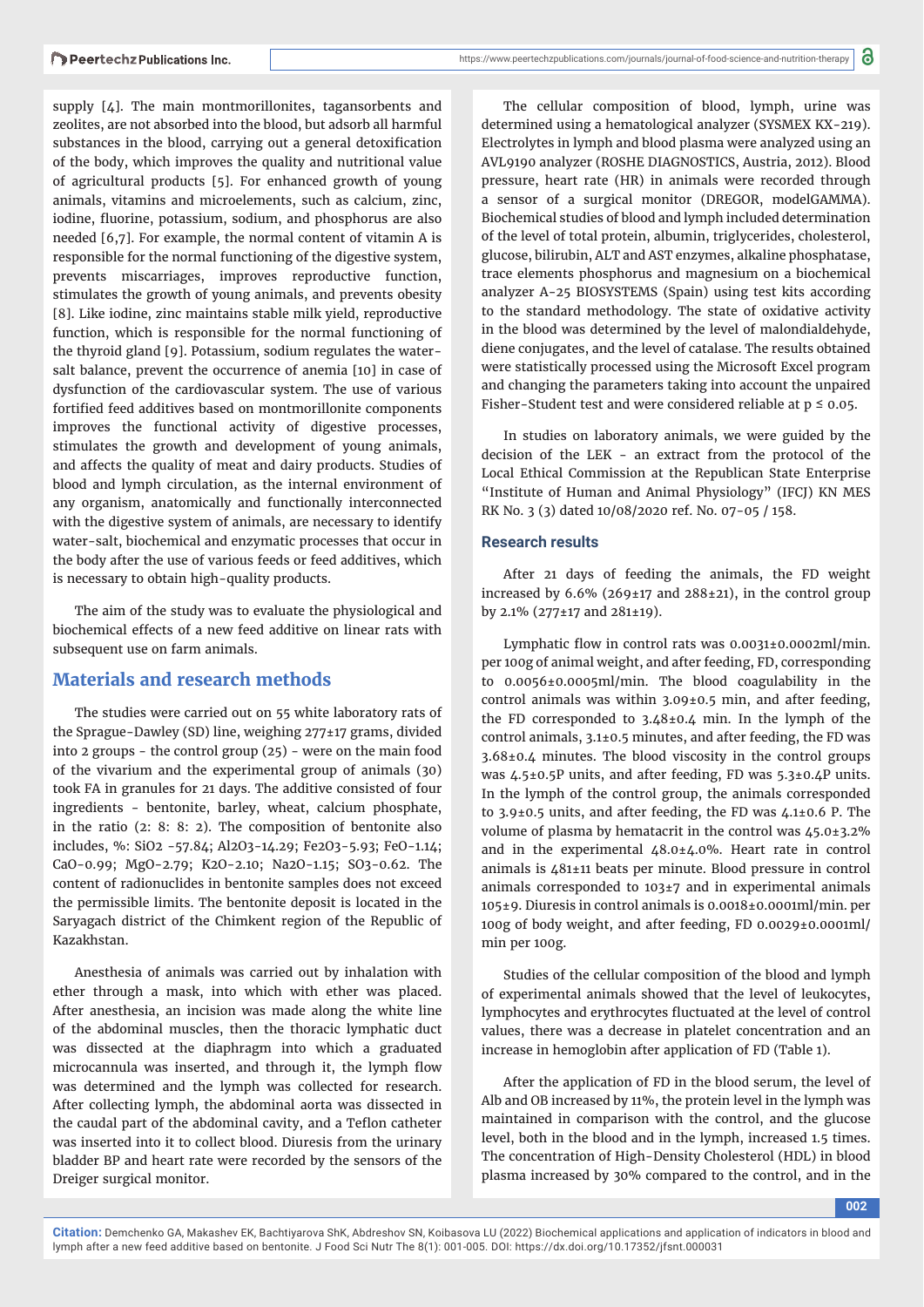lymph by 28%, and LDL with low density increased by 28%, in the control group by 13%. Biochemical parameters of lymph in terms of proteins and lipids corresponded to those of blood plasma. Consequently, the use of FD showed an increase in the level of total protein due to albumin, as well as an increase in the concentration of glucose, triglycerides and cholesterol, especially with a low density. Elevated high-density HDL cholesterol levels indicate increased metabolic processes in the liver and utilization of excess cholesterol Table 2.

An increase in the activity of such enzymes as (ALT), (AST), (ALP) in blood plasma and lymph to a greater extent reflects the state of permeability of cell membranes, liver and myocardium.

When comparing the control data with the indicators of the experimental group taking FD, an increase in the ALT level by 44% in the blood was revealed, in the AST level by 59%, and an increase in the ALP level by 59%, the bilirubin level increased by 46%, the level of creatinine by 26%, urea by 55%.

In the lymph, almost all indicators of enzymatic activity, as well as the level of pigment bilirubin and creatinine, showed an increase of 20-50%. It is likely that the increase in bilirubin

| Table 1: Cellular composition of blood and lymph of animals taking FD. Compared |  |
|---------------------------------------------------------------------------------|--|
| with the data of the control group.                                             |  |

| <b>Indicators</b>         | <b>Blood</b>    |                    |                          | Lymph                        |
|---------------------------|-----------------|--------------------|--------------------------|------------------------------|
|                           | control         | Feed Additive (FD) | control                  | <b>Feed Additive</b><br>(FD) |
| $WBCx10^3/\mu L$          | $7.50 \pm 0.10$ | $6.90 \pm 0.20*$   | $15.2 \pm 0.32$          | $14.9 + 0.51$                |
| RBCx10 <sup>6</sup> /µL   | $7.40 \pm 0.20$ | $7.73 \pm 0.45$    | $0.02 + 0.003$           | $0.01 \pm 0.002*$            |
| HGB g/dL                  | $15.0 + 0.30$   | 14.88±0.43         |                          |                              |
| Hct% гематокрит           | $45.0 \pm 3.20$ | 48.04±4.01         | $\overline{\phantom{a}}$ | -                            |
| PLTx10 <sup>3</sup> /µL   | 425.0±14.0      | 395.0±19.2         |                          |                              |
| LYM <sub>%</sub>          | 55.50±3.40      | $54.25 \pm 3.82$   | $85.0 \pm 0.85$          | 88.0±0.91                    |
| LYM $x$ 10 $^3$ / $\mu$ L | $2.70 \pm 0.31$ | $2.70+0.52$        | $13.0 + 0.41$            | $12.6 \pm 0.42$              |
| .                         |                 |                    |                          |                              |

Note: reliable compared to control. -р<0.05\*

| Table 2: Biochemical parameters of blood plasma and lymph after application of FD. |                     |                    |                   |                  |
|------------------------------------------------------------------------------------|---------------------|--------------------|-------------------|------------------|
| <b>Indicators</b>                                                                  | <b>Blood plasma</b> |                    |                   | <b>Lymph</b>     |
|                                                                                    | control             | FA                 | control           | <b>FA</b>        |
| Albumin. g/l                                                                       | $23.90 \pm 1.6$     | $26.72 \pm 1.8$    | $10.10 \pm 0.7$   | $11.09 \pm 0.9$  |
| Total protein g/l                                                                  | $63.41 \pm 10.1$    | 71.40±10.0         | $39.32 + 4.0$     | $39.52 \pm 6.1$  |
| Glucose, mmol/l                                                                    | $12.55 \pm 1.1$     | 19.29±1.5*         | $9.35 \pm 0.7$    | 13.92±0.8*       |
| HDL cholesterol mmol/l                                                             | $0.48 + 0.03$       | $0.62 \pm 0.01*$   | $0.39 + 0.02$     | $0.50 \pm 0.03*$ |
| LDL cholesterol mmol/l                                                             | $0.39 + 0.01$       | $0.50 \pm 0.01*$   | $0.37 \pm 0.04$   | $0.42 \pm 0.06$  |
| ALAT. units/l                                                                      | 154.70±17.0         | $223.01 \pm 16.6*$ | $150.01 \pm 10.8$ | $141.3 \pm 3.4$  |
| AsAT. u/l                                                                          | 118.40±9.3          | 188.73±10.4*       | 80.02±11.5        | 92.92+7.1*       |
| Bilirubin. µmol/l                                                                  | $15.30 \pm 0.7$     | $22.43 \pm 0.9*$   | $1.50 \pm 0.04$   | $2.32 \pm 0.05*$ |
| Creatinine. µmol/l                                                                 | 45.10±0.22          | 56.82±0.15*        | $42.43 \pm 3.8$   | $69.32 + 4.3*$   |
| Triglycerides.mmol/l                                                               | $0.84 \pm 0.03$     | $0.93 \pm 0.01*$   | $3.72 \pm 0.5$    | $4.12 \pm 0.7$   |
| Alkaline phosphatase.<br>U/I                                                       | 264.20±10.4         | 305.01±12.2*       | 180.23±14.0       | 217.23±19.0*     |
| Urea. mmol/l                                                                       | $3.00 + 0.5$        | $5.58 \pm 0.5*$    | $3.90 \pm 0.20$   | $5.00 \pm 0.16$  |
|                                                                                    |                     |                    |                   |                  |

Note: reliable compared to control.-р<0.05\*

and creatinine is associated with a saturated protein diet and an increase in the body weight of animals when fed with FD.

In general, the analysis of biochemical data in the blood and lymph showed that after feeding with FD, a general tendency was observed - an increase in the concentration of indicators of protein, fat and carbohydrate metabolism in the blood of animals, namely, an increase in the concentration of total protein, albumin and glucose, as well as cholesterol, enzymatic activity, which indicates a high level of protein-carbohydratefat supply of the body when feeding FD. It should be noted that after the use of FD, the level of triglycerides increased by 12%, the concentration of low-density cholesterol and bilirubin, ALT and AST increased by 2 times, which indicates an increase in the activity of lipid metabolism and the regulatory role of the liver with an increase in the live body weight of animals.

The results of studies of ions of trace elements in blood plasma, lymph and urine of animals are presented in Table 3.

As shown in Table 3, the level of Na + ions in the blood and lymph during feeding with FD was slightly higher than the control values (2%), but Na + was washed out with urine after taking FD by 8.5% higher than in the control data. It is likely that the components of FD bind sodium ions due to bentonite and excrete them with urine, that is, they have a diuretic effect.

After taking FD, the level of both magnesium and phosphorus increased by 28% and 35%, respectively.

Lipid Peroxidation (LPO) is a vital link in metabolic metabolism. The results of studies of lipid peroxidation in the blood of animals taking FD are presented in Table 4.

After the application of FD, the level of catalase activity was 25% lower than the control values, which characterizes the degree of inhibition of metabolic processes on the membranes and an increase in the processes of hepatic dysfunction. At the same time, the concentration of diene conjugates (DCs) of fatty acid hydroperoxides was 7% less than the control values, MDA as a final product - by  $2\%$ , that is, after the application of FD activation of LPO processes is not observed, but inhibition of antioxidant activity is observed (Table 4).

### **Discussion**

The study showed that FD components enhanced the drainage and transport functions of the lymphatic system. FD did not affect cardiac activity - the heart rate of the animals fluctuated within the control values. Changes in the diuresis of animals showed a 1.5-2.0 -fold increase after the application of FD, which is a consequence of a slight increase in the liquid part of blood and lymph in the vessels and shows an increase in tissue hydration and the activity of metabolic processes in the body, after the application of FD.

The use of natural sources of mineral substances greatly facilitates the organization of the mineral nutrition of animals, contributes to a better provision of their needs for macroand microelements, and has a positive effect on the body's homeostasis [11].

**003**

**Citation:** Demchenko GA, Makashev EK, Bachtiyarova ShK, Abdreshov SN, Koibasova LU (2022) Biochemical applications and application of indicators in blood and lymph after a new feed additive based on bentonite. J Food Sci Nutr The 8(1): 001-005. DOI: https://dx.doi.org/10.17352/jfsnt.000031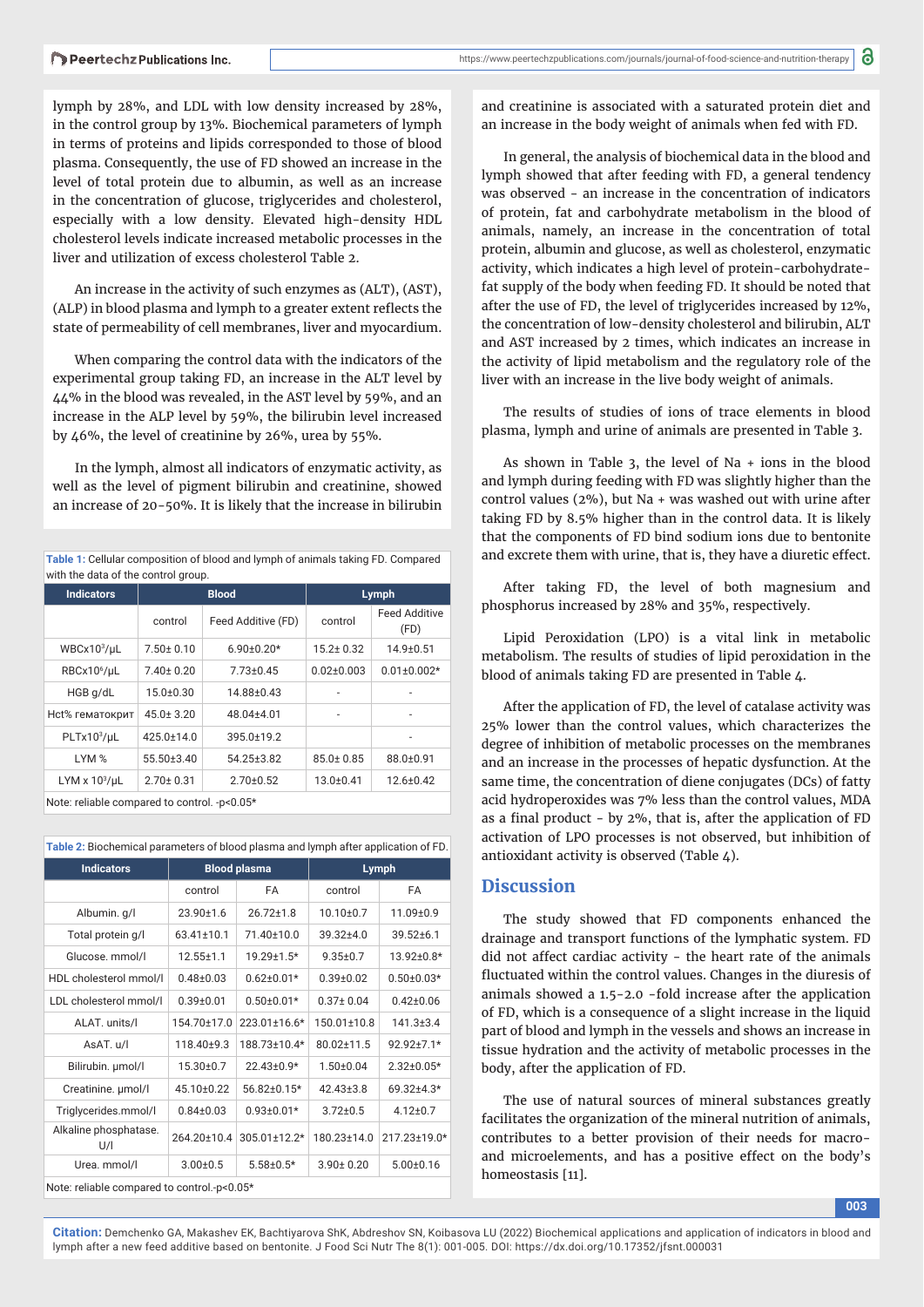**Table 3:** Content of ions of trace elements in blood plasma. Lymph and urine of animals after application of FD.

| <b>Electrolytes</b>                                     | <b>Control</b>  | <b>FA</b>        |  |
|---------------------------------------------------------|-----------------|------------------|--|
| Ca <sup>+</sup> in plasma (mmol/l)                      | $0.58 + 0.03$   | $0.62 \pm 0.05$  |  |
| Na <sup>+</sup> in plasma (mmol/l)                      | 140.5±5.40      | 144±6.50         |  |
| K <sup>+</sup> in plasma (mmol/l)                       | $3.16 \pm 0.30$ | $3.08 \pm 0.50$  |  |
| Mg <sup>+</sup> in plasma (mmol/l)                      | $0.39 \pm 0.01$ | $0.50 \pm 0.01$  |  |
| P <sup>+</sup> in plasma (mmol/l)                       | $1.66 \pm 0.03$ | $2.16 \pm 0.04*$ |  |
| Ca <sup>+</sup> in lymph (mmol/l)                       | $0.40 \pm 0.03$ | $0.45 \pm 0.04$  |  |
| Na <sup>+</sup> in lymph (mmol/l)                       | 135.1±4.5       | 139±8.50         |  |
| $K^+$ in lymph (mmol/l)                                 | $3.52 \pm 0.20$ | $3.6 \pm 0.40$   |  |
| $Mg+$ in lymph (mmol/l)                                 | $0.35 \pm 0.10$ | $0.45 \pm 0.01$  |  |
| $P^+$ in lymph (mmol/l)                                 | $1.68 \pm 0.10$ | $1.9 \pm 0.01*$  |  |
| Ca <sup>+</sup> in urine                                |                 |                  |  |
| Na <sup>+</sup> in urine (mmol/l)                       | 16.41±1.02      | 17.8±2.00        |  |
| K <sup>+</sup> in urine (mmol/l)                        | $3.14 \pm 0.10$ | $3.16 \pm 0.30$  |  |
| Note: reliable compared to control. -p<0.05*. -p<0.01** |                 |                  |  |

**Table 4:** Indicators of lipid peroxidation in the blood of animals taking FD.

| N <sup>2</sup>                                 | <b>Group</b>     | <b>Indicator</b> |                  |                  |  |  |  |
|------------------------------------------------|------------------|------------------|------------------|------------------|--|--|--|
| n/n                                            |                  | DC nmol/l        | MDA nmol / I     | AKgH, O, / ml    |  |  |  |
|                                                | Control $(n=15)$ | $2.44 \pm 0.03$  | $0.131 \pm 0.01$ | $1.99 \pm 0.03$  |  |  |  |
| 2                                              | $FA(n=25)$       | $2.27 \pm 0.02$  | $0.128 \pm 0.01$ | $1.50 \pm 0.02*$ |  |  |  |
| Note: *- P≤0.001 compared to the control data. |                  |                  |                  |                  |  |  |  |

The use of FD has shown the advantages of its use glucose and its protein saturation against the background of a low level of low-density cholesterol and an increase in high-density cholesterol utilized in the liver. Triglycerides show mainly the activity of protein-carbohydrate metabolism, which contributes to the growth of muscle mass without affecting hepatocytes. The revealed changes in the biochemical activity in the blood serum and lymph of the experimental animals taking FD are closer to the control data and physiological norm, while the indices of the enzymes ALT, AST, bilirubin in the group of animals taking FD were higher than the norm, which shows a tendency to develop deviations in the work of the hepatobiliary system, such as fatty liver - hepatosis, increased cytolytic activity [12].

Compound feed with carbohydrate-vitamin-mineral feed concentrate "Felutsen" K-6 contributed to an increase in the digestibility of nutrients in the diets of bulls, the growth rate of bulls by 16.13% with more rational use of feed and labor per unit of production [13].

Since the composition of feed additives includes such important trace elements as magnesium and phosphorus, studies were carried out for the presence of these substances in the blood of animals. Magnesium with calcium are responsible for the state of the skeletal system, magnesium with phosphorus regulate muscle activity and participate in the formation of vitamins B6, D and E. Deficiency of magnesium and phosphorus electrolytes leads to disruption and reduction of carbohydrate-fat metabolism of non-enzymatic components of the antioxidant defense system and the formation of oxidative stress [14]. It has been established that the use of nontraditional additives of khongurin zeolite and Kempendyai salt in the composition of feed rations contributed to an increase in milk productivity, and also improved the metabolism and physiological parameters of cattle [15].

Enzymatic oxidation serves to renew the phospholipid bilayer of cell membranes, participates in the formation of biologically active substances, detoxification of the body, and metabolic reactions. Non-enzymatic oxidation leads to the accumulation of peroxides, which significantly reduces the activity of the antioxidant system and destroys the body [16]. The applied FD does not provoke an increase in lipid peroxidation in the blood, which is associated with the antioxidant effect of the components used to inactivate free radicals and have a protective effect on cell membranes. The study of the oxidative activity of blood after the use of the feed additive showed a decrease in the level of diene conjugates and malonic dialdehyde, which shows the protective effect of antioxidant components at the level of cells and tissues, contributes to a significant activation of the non-enzymatic link of antioxidant protection.

It is likely that the insufficient content of retinol in the composition of FD worsened the antioxidant properties of this complex. So, as the diet of animals consisted entirely of FD. The use of our FD provoked a slight increase in low molecular weight cholesterol, as well as ALT, AST, alkaline phosphatase and bilirubin, therefore, it should be used as a feed supplement, but not completely replaced it with the main diet.

Studied according to the effect of the feed additive on physiological and biochemical parameters, it showed sufficient activity and can be recommended for widespread use as an additional feed with antioxidant and nutritional properties in the practice of animal husbandry.

## **Conclusion**

Feed additive with natural montmorillonite (bentonite) preserves physiological parameters by influencing the protein, carbohydrate and fat metabolism in the body, contributing to weight gain. The feed additive has good hydration, enhances lymph circulation and urination, and removes toxic products. It has an antioxidant effect used to inactivate free radicals and has a protective effect on cell membranes.

Thus, the supplement is high-calorie, has an antioxidant and adaptogenic effect, maintains a balance of biochemical and oxidative processes, and can be recommended as a safe and effective supplement to the daily diet of farm animals, but after further research in real farm conditions.

#### **References**

- 1. Moldataeva LI (2020) Some problems and prospects for the development of the agro-industrial complex of the Republic of Kazakhstan. J International scientific review of the problems of economics, finance and management. Collection of scientific articles XVIII International correspondence scientific specialized conference. USA Boston 12-18.
- 2. Malysheva EV, Fomichev AV, Sosyukin AE, Lapina NV, Litvintsev BS, et al. (2018) Modern ideas and prospects for the use of enterosorbents in the pre-

**004**

**Citation:** Demchenko GA, Makashev EK, Bachtiyarova ShK, Abdreshov SN, Koibasova LU (2022) Biochemical applications and application of indicators in blood and lymph after a new feed additive based on bentonite. J Food Sci Nutr The 8(1): 001-005. DOI: https://dx.doi.org/10.17352/jfsnt.000031